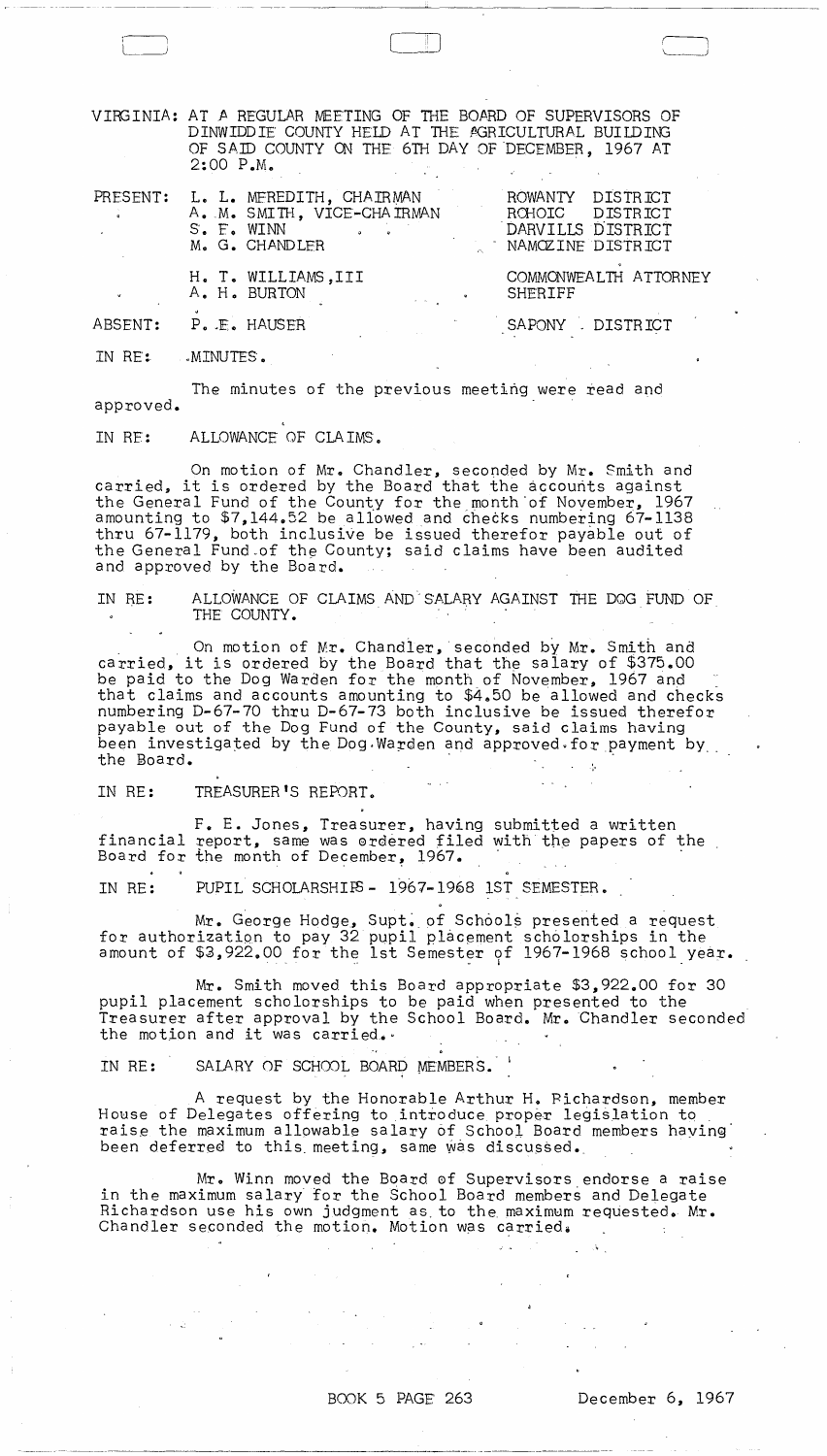IN RE: GORDON BERRYMAN, SANITARIAN - TO RESIGN.

Dr. Robert Ostergard Director of the Dinwiddie County Health Department informed the Board Mr. Gordon Berryman, Sanitarian is being transferred to Prince George County.

IN RE: BILLY W. GORDON - APPOINTED SANITARIAN.

Dr. Robert Ostergard, Director of the Dinwiddie County<br>Health Department informed the Board Mr. Billy W. Gordon will be appointed Sanitarian to replace Gordon Berryman.

IN RET SANITARY LAND FILL SURVEY.

Secondary System

 $\boldsymbol{\alpha}$ 1116

M

Dr. Ostergard, Health Department Director introduced Mr. Robert Dorer, Director, Bureau of Solid Waste and Vector Control. Mr. Dorer stated his department would survey the County to determine the number of land fills needed, size, general location, etc..

After general discussion concerning same Mr. Smith moved the Board of Supervisors request Mr. Dorer's assistance in making such survey. Mr. Winn seconded. Motion carried.

IN RE: WATER AND SEWERAGE AUTHORITY-APPROPRIATION OF \$500.00 FOR SURVEY.

H. T. Williams, III Commonwealth's Attorney stated in order to comply with the requirements set forth in the Code to establish a Water and Sewerage Authority certain information must be forwarded to the State Corporation Commission. This information must be supplied by responsible engineers. Mr. Williams further stated he and A. T. Baskerville had conferred with R. Stuart Royer and Associates requesting their assistance in supplying such data in conjunction with the F.H.A. Comprehensive Survey. The Engineers proposed that for the· sum of Five hundred Dollars (\$500.00) such information can be supplied.

Mr. Chandier moved the Board of Supervisors appropriate \$500.00 to cover cost of engineering work in order to establish a Water and Sewerage Authority. Mr. Smith seconded. Motion was carried.

IN RE: WILLIAMS ROAD - ADDITION TO SECONDARY SYSTEM.

The Board of Viewers of Dinwiddie County in their report to the Board of Supervisors on May 5, 1967 recommended that.a certain road known as Williams Road beginning at a point on Route 460, 0.7 mile west of Route 708 running in a northerly direction 0.28 mile to dead end with cul-de-sac be requested to be taken into the secondary system of roads in Dinwiddie County. It appearing to the Board that a 50-foot right of way is duly platted and recorded in Deed Book 133, page 234 and Plat Book 7 Page 43 dated October 20, 1967.

Upon recommendation of the Board of Viewers, motion was made and carried recommending to the Virginia Department. of Highg S ways that the above mentioned road be taken into the Secondary and the Board that a 50-foot right of way is duly plane of recorded in Deed Book 133, page 234 and Plat Book 7 Page<br>
October 20, 1967.<br>
Upon recommendation of the Board of Viewers, means ways that the above mentioned road **192200117** 

IN RE: CARSON VOL. FIRE DEPARTMENT - REQUEST FOR PURCHASE OF EQUIPMENT.

Mr. Thomas F. Lee, Chief, Carson.Vol. Fire Department appeared before the Board and requested assistance in the amount of \$1,750.00 to purchase a new chasis to mount a water tank on.

Mr. Winn moved this Board appropriate \$1,750.00 to the Carson Vol. Fire Department as one half of the cost of a new truck. Mr. Smith seconded. Motion was carried.

IN RE: SECRETARY FOR EXECUTIVE SECRETARY AUTHORIZED.

 $\hat{\mathcal{A}}$  , where  $\hat{\mathcal{A}}$  is a  $\hat{\mathcal{A}}$ 

Upon request of A. T. Baskerville and upon motion of Mr. Chandler, seconded by Mr. Smith and carried fwelve hundred dollars was appropriated to be added to the 1967-68 budget for the employment of a full time secretary for the Executive Secretary and six hundred dollars was appropriated for furniture and equiptand six hundred dollars was appropriated for furniture and equipt-<br>ment for same.

 $\mathcal{A}(\mathcal{A})$  and  $\mathcal{A}(\mathcal{A})$ 

 $\mathcal{L} = \mathcal{L} \mathcal{L}$  , where  $\mathcal{L} = \mathcal{L} \mathcal{L}$ 

 $\mathcal{L}^{(1)}$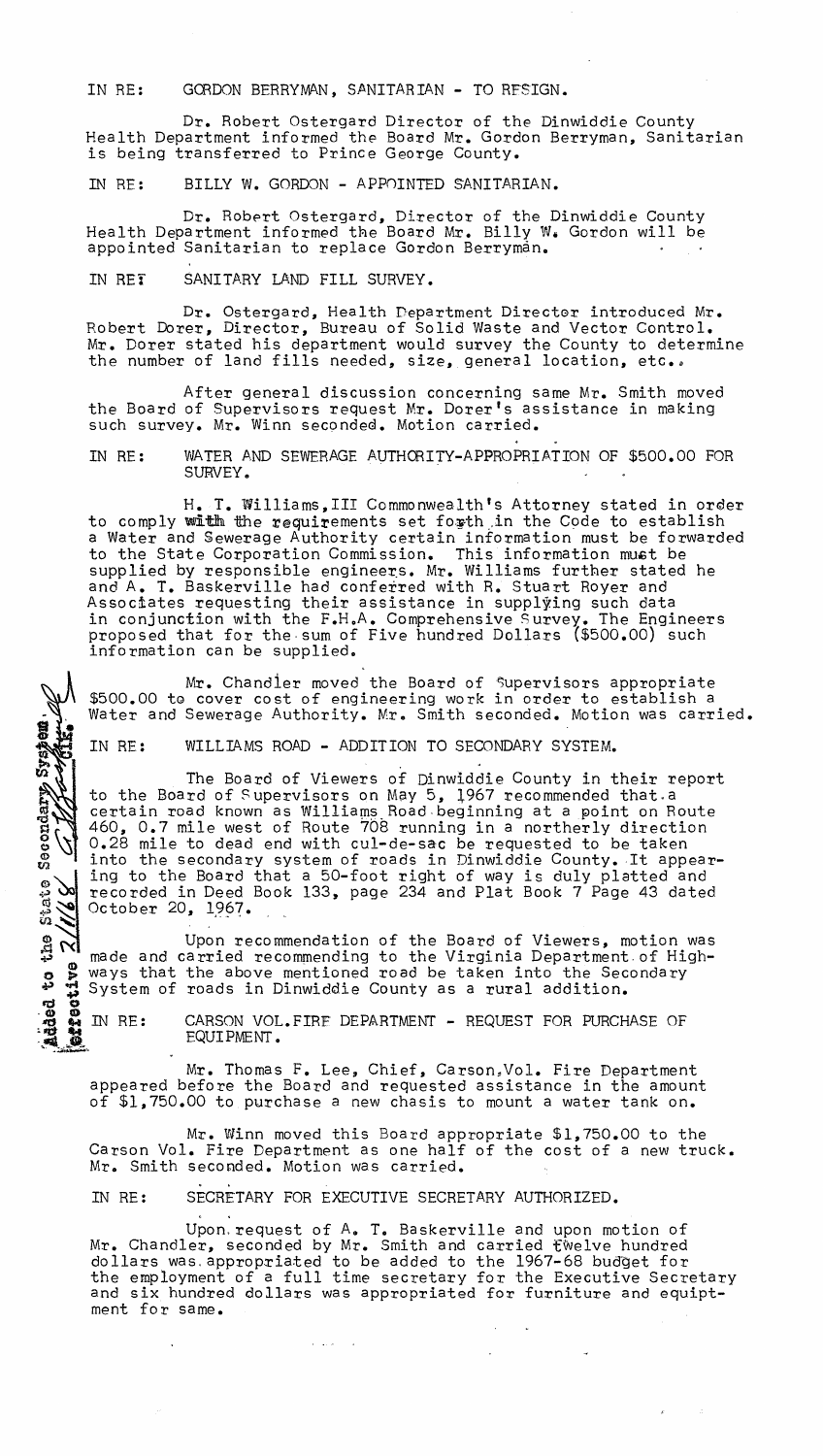IN RE: BUILDING INSPECTOR - POSITION AND SALARY AUTHORIZED.

It appearing to the Board the Building, Electrical and Plumbing Code Adopted September 6, 1967 and effective January 1, 1968 required an inspector.

Mr. Chandler moved the Board of Supervisors create the position of Building Inspector to enforce the Building, Electrical and Plumbing Code with a beginning salary of \$6,000.00 per year plus actual incurred traveling expenses. Mr. Winn seconded. Motion carried.

IN RE: J. L. BLAHA - APPOINTED BUILDING INSPECTOR JANUARY 1, 1968.

The Board having held interviewers of applicants for the position of Building Inspector earlier in the day; the Chairman asked for nominations for Building Inspector.

J. L. Blaha and Winfred Watkins were nominated and the nominations closed.

Upon voting, Mr. Blaha received 3 votes,

Mr. Watkins received 1 vote.

By the majority of the votes Mr. James L. Blaha was appointed to fill the position of Building Inspector. ( In the above voting Mr. Chandler, Mr. Smith and Mr. Meredith cast their votes for Mr. Blaha, Mr. Winn cast his vote for Mr. Watkins.)

IN RE: DEPARTMENT OF HIGHWAYS OPERATIONAL AND FISCAL SUMMARY FISCAL YEAR 1966-67.

The Virginia Department of Highways Resident Engineer presented the Operational and Fiscal Summary for Dinwiddie County coverning the fiscial year 1966-67.

Same was ordered reproduced and mailed to the members of the Board.

IN RE: ASSESSMENT - RECOMMENDATION TO CHANGE.

Mr. R. W. Bridgman appeared before the Board upon request of Judge Mayes and asked the Board to make a recommendation pertaining to changing the assessment of a parcel of land in<br>Rohoic District. The Board took no action on the request. The Board took no action on the request.

There being no further business the meeting was adjourned •

L. MeredithChairman

ATTEST: Terrell Baskerville, Executive Secretary

 $\sim 10^{-10}$  km  $^{-1}$ 

 $\label{eq:2.1} \begin{split} \mathcal{L}_{\text{max}}(\mathbf{r}) & = \mathcal{L}_{\text{max}}(\mathbf{r}) \mathcal{L}_{\text{max}}(\mathbf{r}) \,, \end{split}$ 

 $\mathcal{L}^{\pm}$